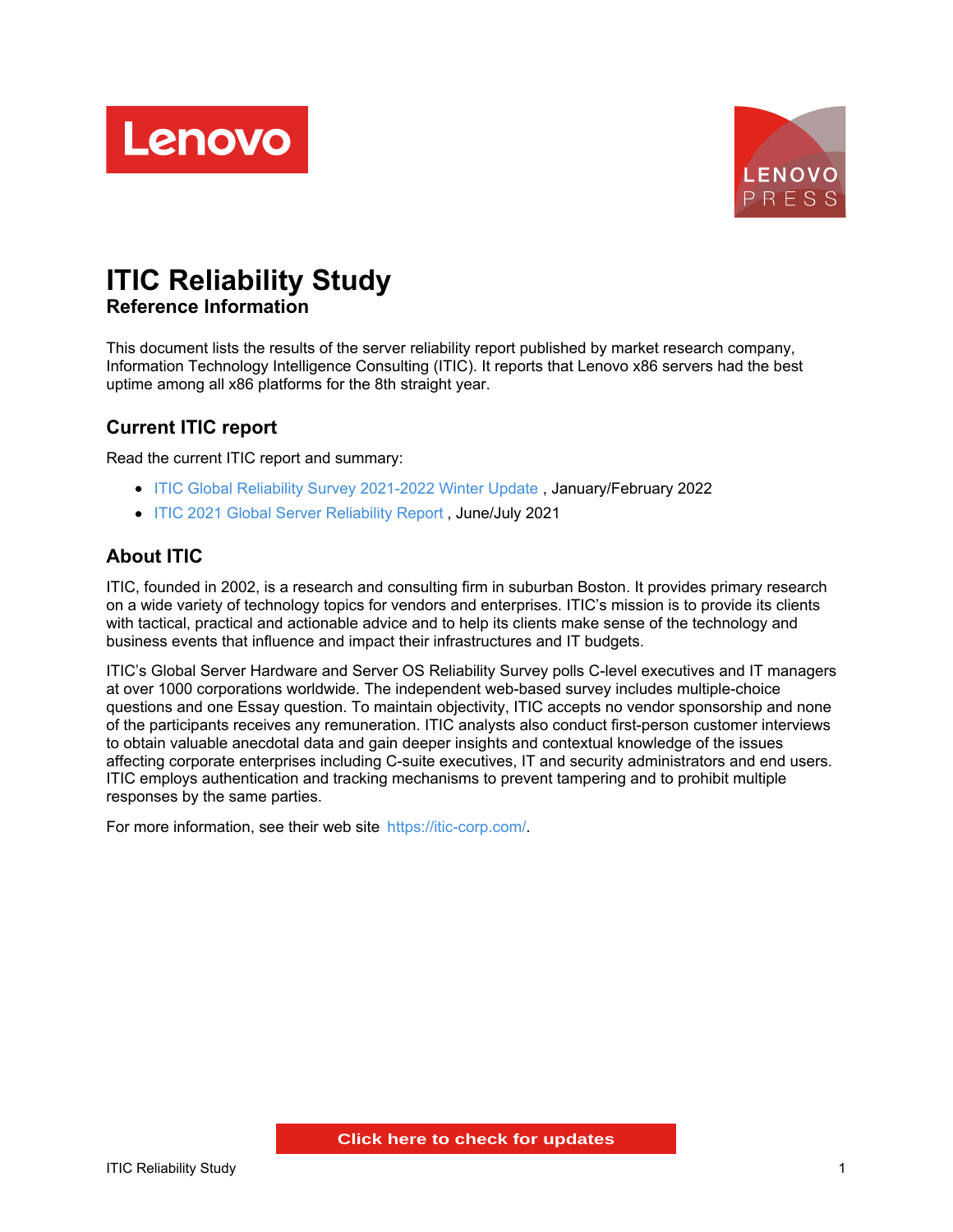### **Notices**

Lenovo may not offer the products, services, or features discussed in this document in all countries. Consult your local Lenovo representative for information on the products and services currently available in your area. Any reference to a Lenovo product, program, or service is not intended to state or imply that only that Lenovo product, program, or service may be used. Any functionally equivalent product, program, or service that does not infringe any Lenovo intellectual property right may be used instead. However, it is the user's responsibility to evaluate and verify the operation of any other product, program, or service. Lenovo may have patents or pending patent applications covering subject matter described in this document. The furnishing of this document does not give you any license to these patents. You can send license inquiries, in writing, to:

Lenovo (United States), Inc. 8001 Development Drive Morrisville, NC 27560 U.S.A. Attention: Lenovo Director of Licensing

LENOVO PROVIDES THIS PUBLICATION "AS IS" WITHOUT WARRANTY OF ANY KIND, EITHER EXPRESS OR IMPLIED, INCLUDING, BUT NOT LIMITED TO, THE IMPLIED WARRANTIES OF NON-INFRINGEMENT, MERCHANTABILITY OR FITNESS FOR A PARTICULAR PURPOSE. Some jurisdictions do not allow disclaimer of express or implied warranties in certain transactions, therefore, this statement may not apply to you.

This information could include technical inaccuracies or typographical errors. Changes are periodically made to the information herein; these changes will be incorporated in new editions of the publication. Lenovo may make improvements and/or changes in the product(s) and/or the program(s) described in this publication at any time without notice.

The products described in this document are not intended for use in implantation or other life support applications where malfunction may result in injury or death to persons. The information contained in this document does not affect or change Lenovo product specifications or warranties. Nothing in this document shall operate as an express or implied license or indemnity under the intellectual property rights of Lenovo or third parties. All information contained in this document was obtained in specific environments and is presented as an illustration. The result obtained in other operating environments may vary. Lenovo may use or distribute any of the information you supply in any way it believes appropriate without incurring any obligation to you.

Any references in this publication to non-Lenovo Web sites are provided for convenience only and do not in any manner serve as an endorsement of those Web sites. The materials at those Web sites are not part of the materials for this Lenovo product, and use of those Web sites is at your own risk. Any performance data contained herein was determined in a controlled environment. Therefore, the result obtained in other operating environments may vary significantly. Some measurements may have been made on development-level systems and there is no guarantee that these measurements will be the same on generally available systems. Furthermore, some measurements may have been estimated through extrapolation. Actual results may vary. Users of this document should verify the applicable data for their specific environment.

#### **© Copyright Lenovo 2022. All rights reserved.**

This document, LP1117, was created or updated on May 31, 2022.

Send us your comments in one of the following ways:

- Use the online Contact us review form found at: <https://lenovopress.lenovo.com/LP1117>
- Send your comments in an e-mail to: [comments@lenovopress.com](mailto:comments@lenovopress.com?subject=Feedback for LP1117)

This document is available online at <https://lenovopress.lenovo.com/LP1117>.